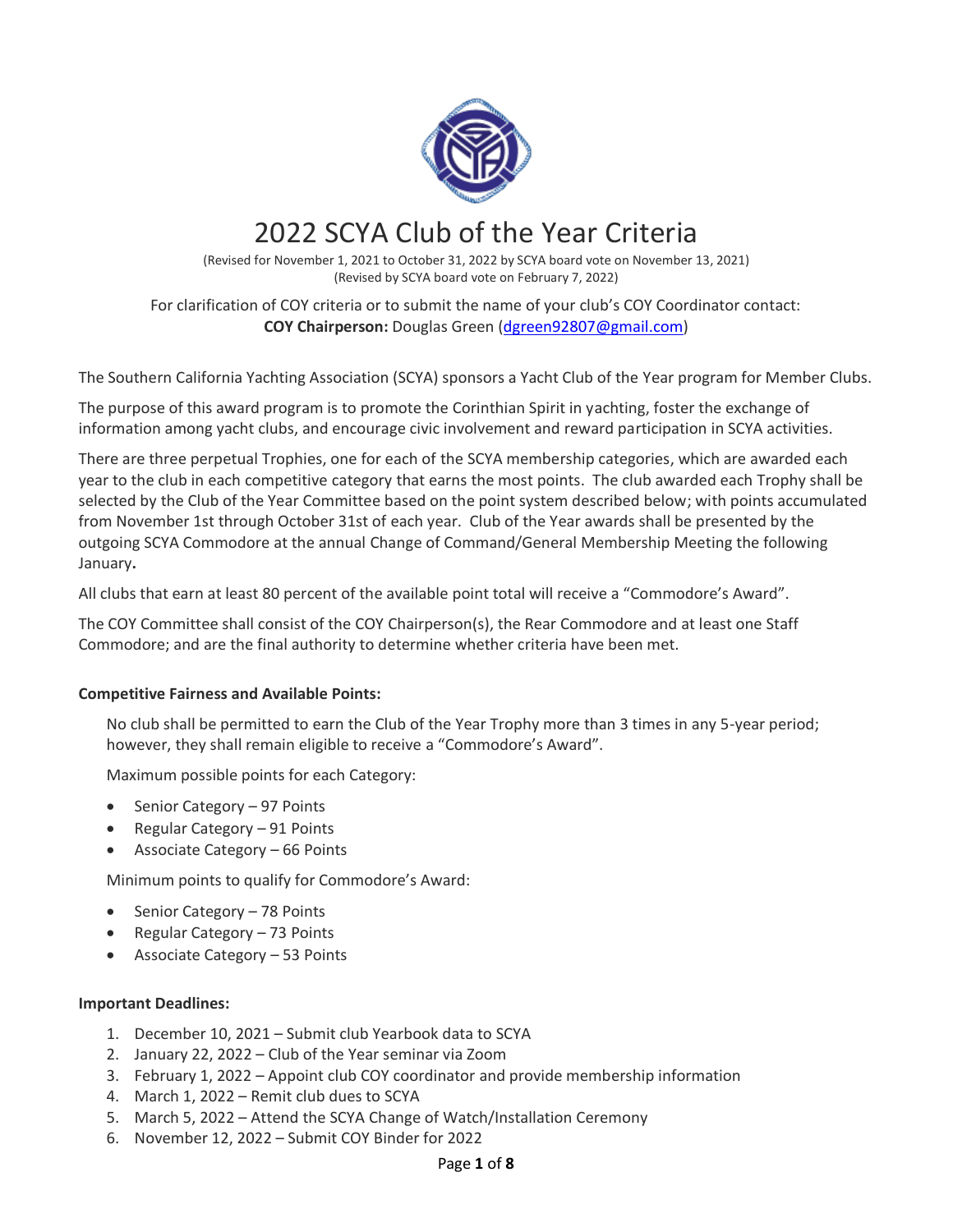## **Guidelines for a Club Submission**

- The format should be a three-ring binder with tabs for each criterion.
- The Club COY Coordinator should keep data and documentation current each month.
- The Club COY coordinator must provide complete and accurate data and supporting documentation (in chronological order) for each criterion to substantiate the points claimed.
- The COY Committee will not gather supporting documentation except as noted in the Criteria.
- After scoring by the COY Committee, Clubs may pick up their binders at the annual Change of Command/General Membership Meeting in January. Officers from all SCYA Clubs will have the opportunity to see the COY binders submitted by clubs that took part in COY during the prior year if they attend the SCYA Installation.
- The binder records a valuable Club history for the year and should be preserved for future reference.

#### **Critical Requirement:**

The Commodore must impress upon his bridge officers, delegates and alternates as well as the COY coordinator the importance of signing in at all SCYA meetings.

## **"Virtual" Meeting or Seminar Attendance:**

In order to foster comradery and a sense of community, in-person attendance should be encouraged whenever possible. Therefore, virtual participation is not guaranteed and each host or presenter shall have final authority over its use. If its use is elected, for the purposes of meeting or seminar attendance, virtual participation via a hosting service such as Zoom, Webex, or similar shall be permitted provided the following provisions are met:

- Eligibility Commuting distance from participant's home yacht club of record, via the most direct rout must be greater than 150 miles, one way. (Deleted 02/07/2022)
- Pre-Registration is required
- The meeting participant must have a camera enabled at all times
- Meeting host, or their delegate, shall ensure participation and/or attendance at least twice during the meeting session

For meetings and seminars hosted by SCYA, the roster of virtual participants shall be furnished by the Service Center. For all other meetings and seminars, the participant shall obtain proof of attendance or participation from the host for submission with binder.

# **Criteria for earning points:**

#### **1) On-Time Dues and Yearbook Submission**

*(A maximum of 4 points will be awarded in all Categories)*

Membership in SCYA is beneficial to Member Clubs in a variety of ways. The SCYA Yearbook is used by reciprocal organizations to verify such membership. The point structure and requirements are to encourage Member Clubs to submit the information including delegate nominations for the SCYA Yearbook, and pay their dues on a timely basis. Submission of dues is required to maintain membership.

**2 points** will be awarded for complete submittal of SCYA Yearbook data on or before the second Friday in December.

**2 points** will be awarded for SCYA dues remitted in full prior to March 1st.

The SCYA Service Center will provide dues remittance and SCYA Yearbook data to the COY Committee.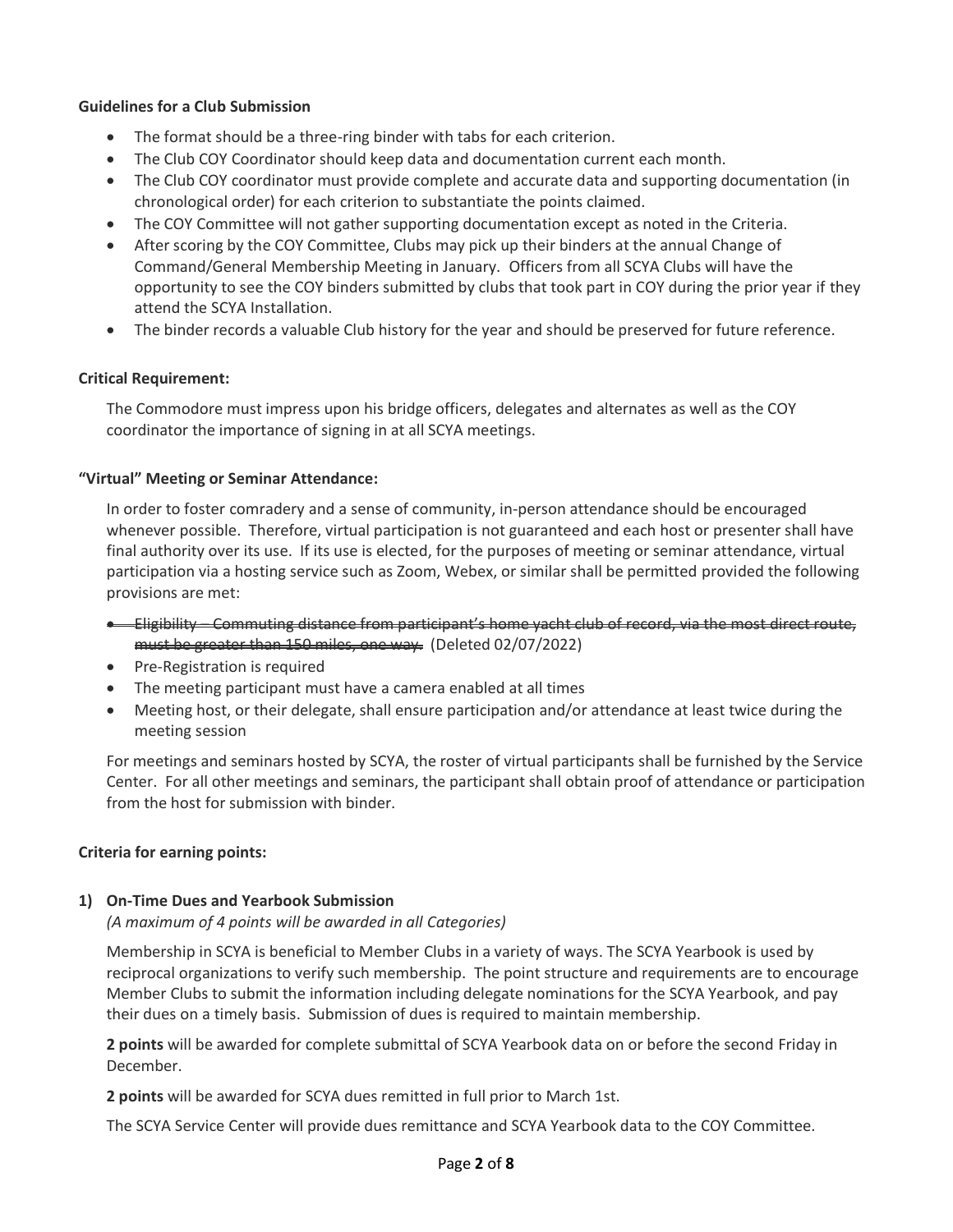# **2) Club Coordinator Appointment**

## *(A maximum of 1 point will be awarded in all Categories)*

Each club is required to appoint a coordinator and notify the Club of the Year Committee of their contact information. This information will be used as a means of contact and information flow to and from the COY Committee.

**1 point** will be awarded for submittal of name and contact information for a club COY coordinator to the SCYA Service Center on or prior to February 1.

The SCYA Service Center will provide club coordinator information data to the COY Committee.

## **3) SCYA Participation**

## *(A maximum of 16 points will be awarded in all Categories)*

The point structure and requirements promote direct involvement in SCYA by encouraging Flag Officers, Delegates and Alternates to become engaged. Participation in SCYA by Member Clubs should increase when individual Member Club Delegates and alternates become more knowledgeable about SCYA. Points will be awarded to recognize attendance of Flag Officers or a Club's Official Delegates that attend the SCYA Annual Meeting, the Installation Meeting, and Regular SCYA Meetings.

**1 point** will be awarded for a Registered Flag Officer, Delegate or Alternate attending a regular SCYA meeting. No more than 2 points will be awarded per meeting.

**2 points** will be awarded if the invitee(s) or designee(s) attends the SCYA Installation Meeting.

**1 point** will be awarded if a Registered Flag Officer, Delegate or Alternate serves as a Chair or Member of any SCYA Committee.

**1 point** will be awarded for completion of the annual SCYA Membership Survey.

Note: For the intent and purpose of this section; concurrently serving SCYA Officers, Directors, Staff Commodores, and employees shall be excluded from participation credit in this section.

The COY Committee will obtain documentation from the meeting attendance sign-in sheet at each meeting. \*\*Flag Officers, Delegates and Alternates must sign in to receive club credit. \*\*

#### **4) SCYA Seminar or Event Attendance**

*(A maximum of 6 points will be awarded in all Categories)*

The point structure and requirements encourage SCYA Member Yacht Clubs to become more knowledgeable on subjects related to the principles of safe boating. Points will be awarded for Club members' attendance at SCYA seminars or a sanctioned local Harbor Association Seminars. Seminars must be sanctioned by the committee and be available to all members of all yacht clubs. Examples of SCYA seminars are: SCYA Rear Commodore Seminar, SCYA Women's Boating Clinic, SCYA Club Membership, SCYA Club of the Year, SCYA Medical Emergencies at Sea, or a Racing Rules seminar hosted by any SCYA Member Club. Other SCYA events, such as additional SCYA seminars or an SCYA sponsored fundraiser, if any are scheduled, are also eligible.

**1 point** will be awarded for each attendee. No more than 2 points will be awarded per seminar or event.

The Club must provide copies of event sign-in sheets as provided by the seminar leaders. \*\*Attendees must sign in and note club affiliation for a club to receive credit. \*\*

#### **5) Club Opening Day Participation**

*(A maximum of 3 points will be awarded in all Categories)*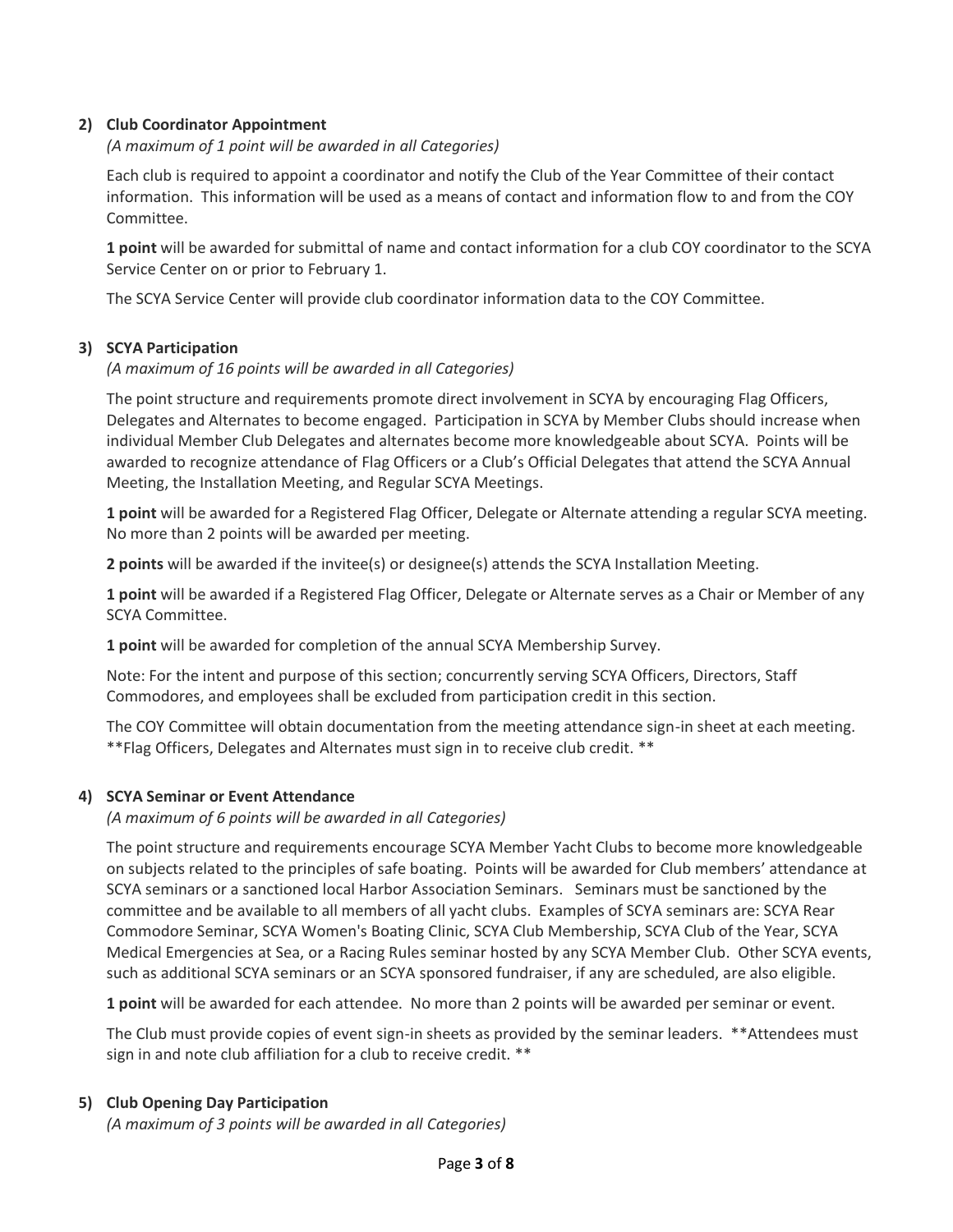Club bridge officers are encouraged to participate in the opening day ceremonies of other SCYA member clubs. This section gives recognition to that participation by points in the Club of the Year competition.

**1 Point** will be awarded for each 6 bridge officer attendances at SCYA club opening days.

- At least four of the six must be to clubs in the jurisdiction of a Harbor Association other than that of the submitting club.
- Attendances at the submitting club's own opening day will not be included.
- If the submitting club is not within the jurisdiction of a Harbor Association, then the six attended will be in areas consistent with the spirit of this section.

To further the fraternal contact between clubs, attendees should prepare their own register of attendance and seek to have the register signed by one of the host club officers.

Satisfactory documentation for points in this section will include the date of attendance, name of club hosting the Opening Day, the name and position of the bridge officer(s) attending, and including such other documentation as may be available such as the event program, record roster, photo of sign-in sheet, or a host officer's card.

## **6) Junior Program Sponsorship**

*(A maximum of 10 points will be awarded in the Senior Category; a maximum of 8 points will be awarded in the Regular Category, and a maximum of 4 points will be awarded in the Associate Category)*

The point structure and requirements reward Member Clubs that promote yachting through a viable Junior Program. Clubs with an active Junior Program that focuses on instruction for youths under 18 years of age will be awarded points as follows:

**2 points** will be awarded for 10 or more participants

Additional **4 points** will be awarded for 20 or more participants (Senior and Regular Category only)

Additional **1 point** if an instructor is certified by US Sailing

Additional **1 point** for every two scholarships awarded to participants in an instructional sailing program.

- The juniors must not be members of the yacht club at the time the scholarships are awarded.
- A maximum of 3 points will be awarded in the Senior Category and a maximum of 1 point will be awarded in the Regular and Associate Categories.

Clubs must document data describing their Junior Program and its activities in their submission.

#### **7) Model Yacht Program**

*(A maximum of 1 point will be awarded in all Categories)*

The point structure and requirements encourage Yacht Clubs to maintain structured programs for model yachting. Programs should encourage member participation and learning with their peers.

**1 point** will be awarded for each club hosting or sponsoring a program.

Clubs shall submit its calendar, notices in its monthly publication or club bulletins as examples of appropriate documentation.

#### **8) Club Angling and Participation**

*(A maximum of 3 points will be awarded in all Categories)*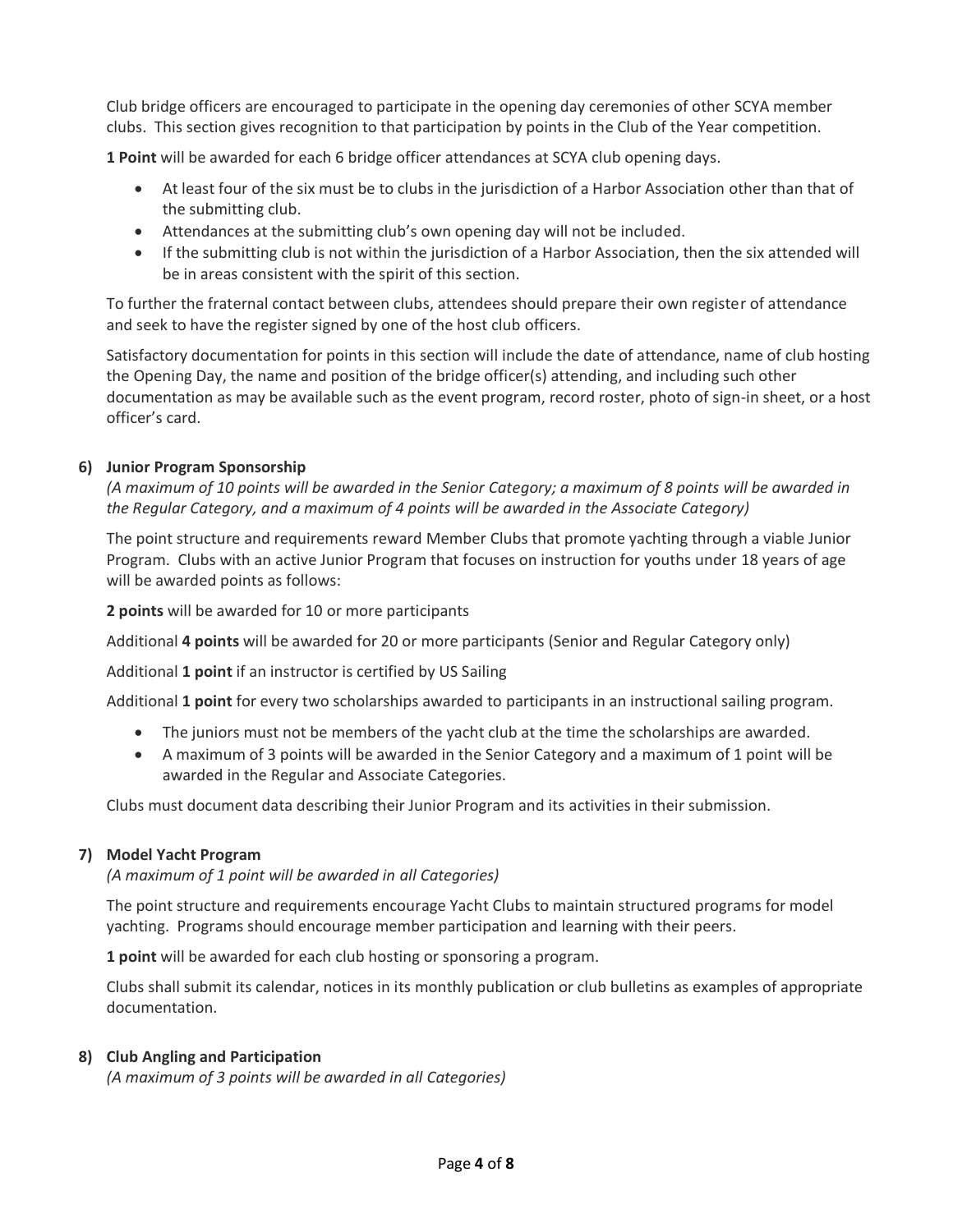Awarded to a club for a member's or club team's registered participation in any fishing tournament organized or sponsored by any SCYA member club, association, or Corinthian fishing club held within the waters adjacent to or within SCYA's service area.

"Fishing tournament" means a scheduled-in-advance event with structured criteria for entry and participation. Angling events should be widely publicized. SCYA can assist with this.

**1 Point** will be awarded for each separate angling event satisfactorily documented regardless of the number of participants.

The documentation submission must include the names of each participant; affirm their membership status, the date(s) of the event(s), participants, and documentation of the event(s), such as flyer, calendar, article or other.

## **9) Club Cruising Program**

*(A maximum of 4 points will be awarded in the Senior and Regular Categories, and a maximum of 2 points will be awarded in the Associate Category)*

The point structure and requirements encourage Member Clubs to host Club Cruising activities which foster comradery, social interaction, and improve boating skill and on-the-water confidence.

**2 points** will be awarded for a minimum of 2 cruise events -or- **4 points** will be awarded for a minimum of 4 cruise events.

**1 Point** (Associate Category Only) will be awarded for each member that participates in a cruise organized by any club.

Cruise event may be sail or power, and shall include a total distance of at least ten nautical miles and an overnight stay.

Clubs shall submit its calendar, notices in its monthly publication or club bulletins as examples of appropriate documentation.

#### **10) Club Cruiser Navigation/Predicted Log Programs**

*(A maximum of 3 points will be awarded in the Senior or Regular Categories) (Associate Category clubs are not expected to host contests but may earn 1, bonus, point if a member of their club participates in an organized contest in any capacity)*

The point structure and requirements promote Yacht Clubs to support Cruiser/Navigation and encourage members to learn navigation skills for sail and powerboats by racing and competing with experienced contestants and groups.

A club may claim points if it hosts or co-hosts a contest or if any member participates in a Predicted Log/Cruiser Navigation contest organized by any SCYA club or regional organization. Participation by club members as a contestant, an observer, timer, scrutinizer or trainee for any such position will be eligible for points.

**1 point** will be awarded for each contest in which a club member participates.

**1 point** will be awarded for each club hosted or co-hosted contest.

**1 point** will be awarded if a club hosts or co-hosts a seminar for prospective contestants to be instructed by an experienced contestant.

Documentation of the results of the contest showing the participant's name and club should be provided. Notice of instructional seminars should be widely disseminated to other clubs. SCYA can provide this service.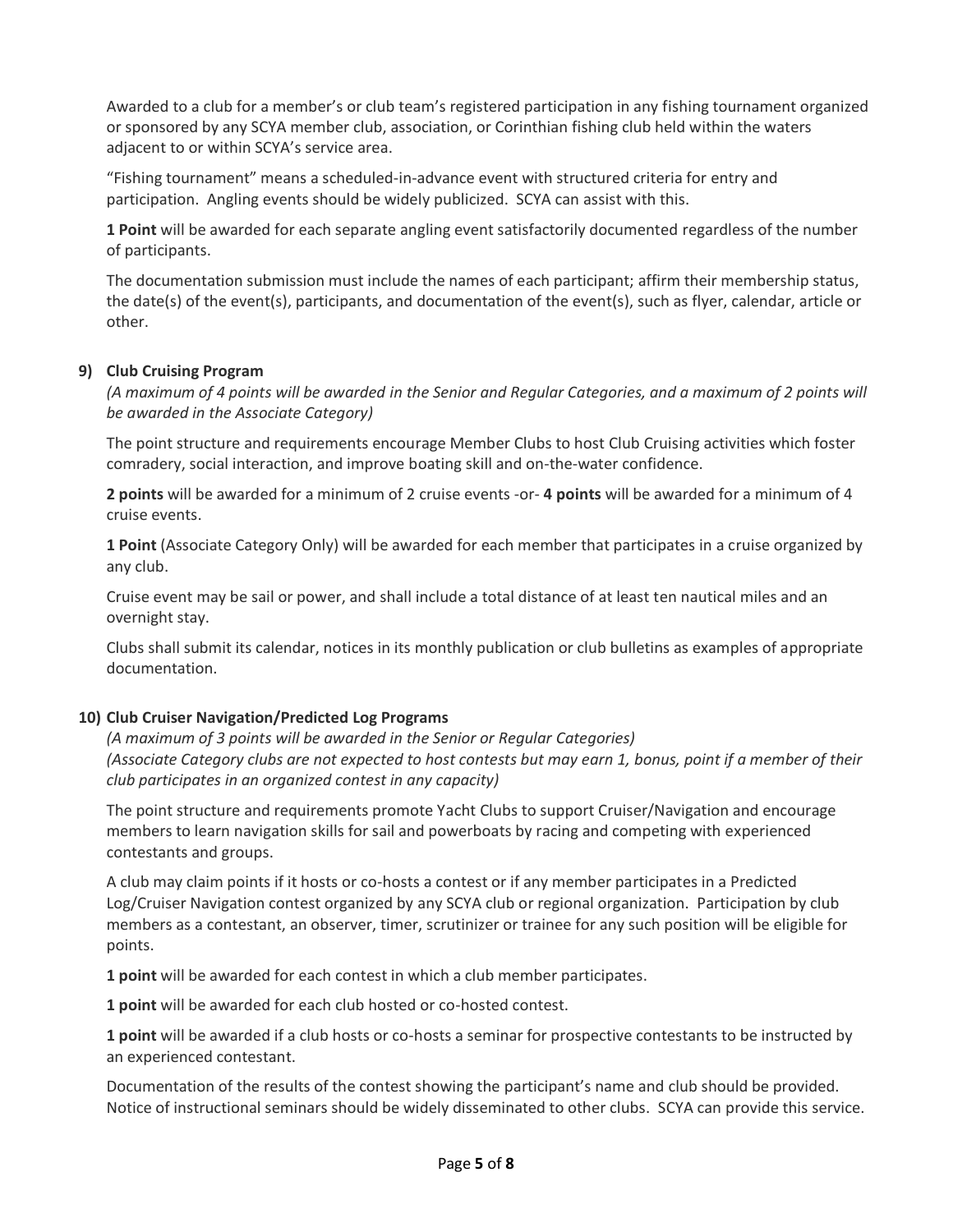In the case of member participation in a supporting role of the event, a register of participation signed by a contestant or organizing official should be provided. Clubs are to provide data on member participation.

## **11) Participation in the Midwinter Regatta**

*(A maximum of 8 points will be awarded in the Senior and Regular Categories, and a maximum of 4 points will be awarded in the Associate Category)*

The point structure and requirements reward member clubs that have yachts racing in the SCYA Midwinter Regatta.

**1 Point** will be awarded for each boat registered under their burgee and racing in the SCYA Midwinter Regatta. No boat's registration may be credited to more than one club.

## **12) Championship Regatta Hosting**

*(A maximum of 4 points will be awarded in the Senior and Regular Categories Only)*

The point structure and requirements encourage Member Clubs to host championship caliber regattas. Such as the SCYA Midwinter Regatta, US Sailing and Area J championships, PHRF championships, Model Sailboat championships, state, regional, national, or other regattas of championship caliber.

**2 points** will be awarded for each such regatta.

Host clubs must provide documents to substantiate the regattas for which they wish to claim points in their submission. The Sailing Instructions, Notice of Race, an advertising flyer, club bulletin or a news release are examples of evidence needed to obtain points.

#### **13) Club Racing Program**

*(A maximum of 7 points (6 + 1 bonus) will be awarded in all Categories)*

The point structure and requirements encourage Yacht Clubs to maintain structured programs to encourage racing for sail and model yachts. Programs should encourage members to race and learn with their peers.

**1 point** will be awarded for each 2 events for clubs hosting regattas for closed course sailboat races. An event consists of 1 or more individual races conducted on 1 or more days. Point-to-point race events will also be considered on an individual basis.

**1 point** will be awarded for each 8 events for clubs hosting regattas for model yacht races. An event consists of 1 or more individual races conducted on 1 or more days.

**1 bonus point** will be awarded for clubs hosting 25 or more regattas where model yacht races shall be calculated on a 4:1 ratio. For example, 20 closed course sailboat races + 20 model yacht races =  $20+(20/4)$  = 25 total regattas.

Clubs must provide documents in their submission to substantiate the regattas they host for which they wish to claim points. The Sailing Instructions, Notice of Race, or club bulletins are examples.

#### **14) Charitable Activities**

*(A maximum of 6 points will be awarded in the Senior Category, a maximum of 4 points will be awarded in the Regular Category, and a maximum of 2 points will be awarded in the Associate Category)*

The point structure and requirements reward Yacht Clubs that support charitable activities. The proceeds of the activities must go to the charity with no net profit taken by any of the organizations associated with putting on the activity.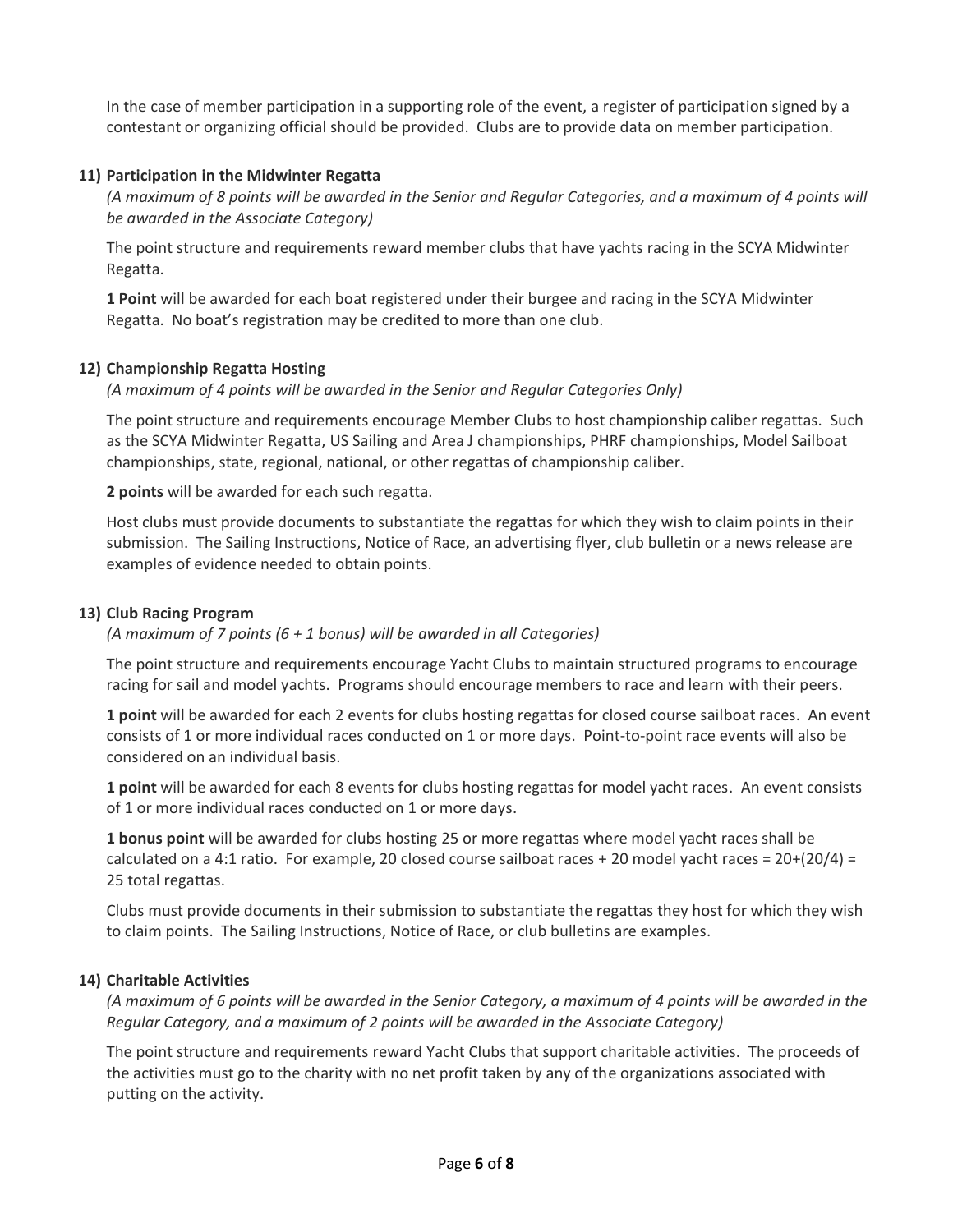**2 Points** will be awarded for monetary support of each charitable non-profit organization, or sponsorship of a charitable activity such as a cruise for the physically or mentally challenged.

Clubs must submit documentation such as an advertising bulletin, a flyer, or a news article. Documentation of funds remitted is needed.

## **15) Community Service**

*(A maximum of 8 points will be awarded in the Senior Category, a maximum of 6 points will be awarded in the Regular Category, and a maximum of 4 points will be awarded in the Associate Category)*

**2 points** will be awarded for each community service activity or for the support or sponsorship of community activities for organizations such as the Coast Guard Auxiliary, US Power Squadron, Scouting Organizations, other boating organizations or for hosting seminars.

Clubs must submit data such as published meeting notices, advertising bulletins, flyers, or news articles.

#### **16) Clean Boating Program**

*(A maximum of 3 points will be awarded in the Senior and Regular Categories, and a maximum of 1 point will be awarded in the Associate Category)*

Yacht Clubs will be rewarded for promoting clean water through involvement, education and activities. Examples include qualification for the Clean Marinas program, hosting a Clean Boating seminar for members and the public, appointing a Clean Boating chair to attend at least one Clean Boating meeting a year, managing a program for used oil, hosting a Coastal Cleanup, having 5 or more members participate in a coastal cleanup day, or having a member attend a Dock-walker training with Boating and Waterways.

**1 Point** will be awarded for each qualifying activity.

Clubs must submit data such as current Clean Marina certification, published meeting notices, advertising bulletins, flyers, or news articles.

#### **17) Yachting Association Memberships**

*(A maximum of 4 points will be awarded in the Senior and Regular Categories, and a maximum of 2 points will be awarded in the Associate Category)*

The point structure and requirements encourage participation with other yachting organizations. Membership in yachting associations other than SCYA is encouraged. The United States Sailing Association (USSA) and local Harbor Associations provide services to member Clubs that enhance those from SCYA.

**2 points** will be awarded for each Club membership in these or equivalent organizations:

- United States Sailing Association
- Southern California Youth Yacht Racing Association
- Yacht Racing Union of Southern California
- All Southern California Harbor Associations (ASBCYC, ASMBYC, ASPBYC, SDAYC, AOCYC)
- Southern California Cruiser Association
- San Diego Cruiser Association
- Coastal Conservation Association California

Clubs can submit a copy of the roster from the yachting association. If the club is not listed in the roster, a photocopy of a canceled check for membership dues may be submitted.

#### **18) Recreational Boaters of California (RBOC) Support**

*(A maximum of 5 points will be awarded in all Categories)*